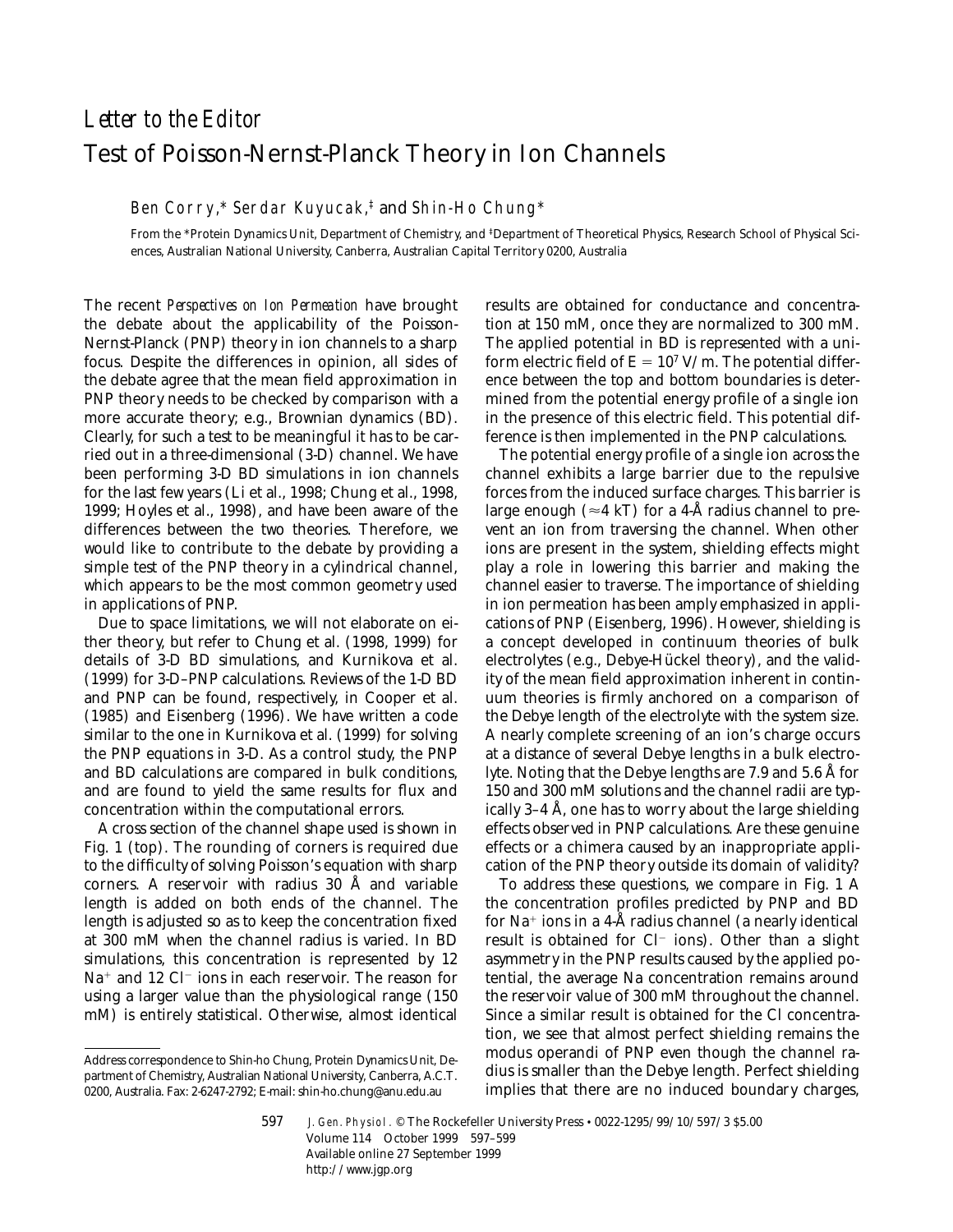

Figure 1. Cross section of the cylindrical channel used in the comparisons (top). The length of the channel is 35 Å, including the rounded corners, which have a radius of 5 Å. The dielectric constants are 80 in the channel and 2 in the protein. An electric field of  $E = 10^7$  V/m is applied as indicated by the arrow. The dotted lines show the layers used in the concentration plot below. (A) Concentration profiles of  $Na^+$  ions in a 4-Å radius channel as predicted from PNP theory  $(\bullet)$  and BD simulations (histograms). The shaded areas indicate the reservoir values. (B) Conductance of ions, normalized by the cross-sectional area, are plotted against the channel radius. The results obtained from the BD simulations  $(\bullet, Na^{\dagger}; \bigcirc, Cl^{-})$  are fitted by the dotted lines. The PNP results are shown by the solid lines.

598 *Letter to the Editor*

thus ion-channel interaction is completely ignored in PNP and charge is transported across the channel as if the dielectric boundary did not exist (i.e.,  $\epsilon_{\text{protein}} = 80$ ). Perhaps we should emphasize that there is nothing surprising about the PNP results—these are exactly what one would expect from a theory where ions are represented as a continuous charge density. The question is, if we keep the integrity of ions and take the time average of their motions, would we obtain the same concentrations as predicted by PNP? This question can be answered unambiguously via BD simulations. In Fig. 1 A, we show the BD results (histograms) obtained by averaging the number of  $Na<sup>+</sup>$  ions in a given layer over the simulation time. Here we have a completely different picture. The  $Na<sup>+</sup>$  ion concentration drops exponentially as one moves into the channel, and it is more than an order of magnitude smaller than the reservoir values at the middle of the channel. The exponential drop results from the action of the barrier seen by an ion attempting to enter the channel. At times, ions making forays into the channel have sufficient energy (due to fluctuations) to probe the channel interior, but the sharply rising barrier combined with the Boltzmann factor makes this increasingly less probable as the ion gets closer to the center. A similar result is obtained for the  $Cl^-$  ion concentration. We emphasize that ions enter the channel singly most of the time and not in cation–anion pairs. Thus, the answer to the questions posed above is negative; that is, there is no shielding inside the narrow channels and the representation of ions as continuous charge densities in such situations leads to erroneous results. With increasing channel radius, the discrepancies between the PNP and BD concentrations decrease, and an agreement is achieved at a radius of  $r \approx 16$  Å. At such a large radius, the effect of the boundary forces on ions becomes insignificant, while the channel is often occupied by counter ions leading to appreciable shielding. Thus the situation becomes similar to the bulk conditions, and once they prevail, the two theories agree as they should.

Since the potential and concentration are determined self-consistently in PNP, the errors committed in concentrations are expected to affect the potential results, and these in turn will lead to inaccuracies in the flux results. To illustrate the magnitude of these errors and how they change with increasing channel size, we plot in Fig. 1 B the normalized conductances obtained from PNP and BD against the radius. The conductance is normalized by dividing it with the cross-sectional area of the cylinder to factor out the trivial increase in flux with the area. The PNP results exhibit a slight reduction with increasing radius, which is due to the access resistance decreasing as 1/*r*. The BD results, in contrast, start with a zero conductance at  $r = 3$  Å and gradually rise to the PNP levels with increasing radius. The convergence be